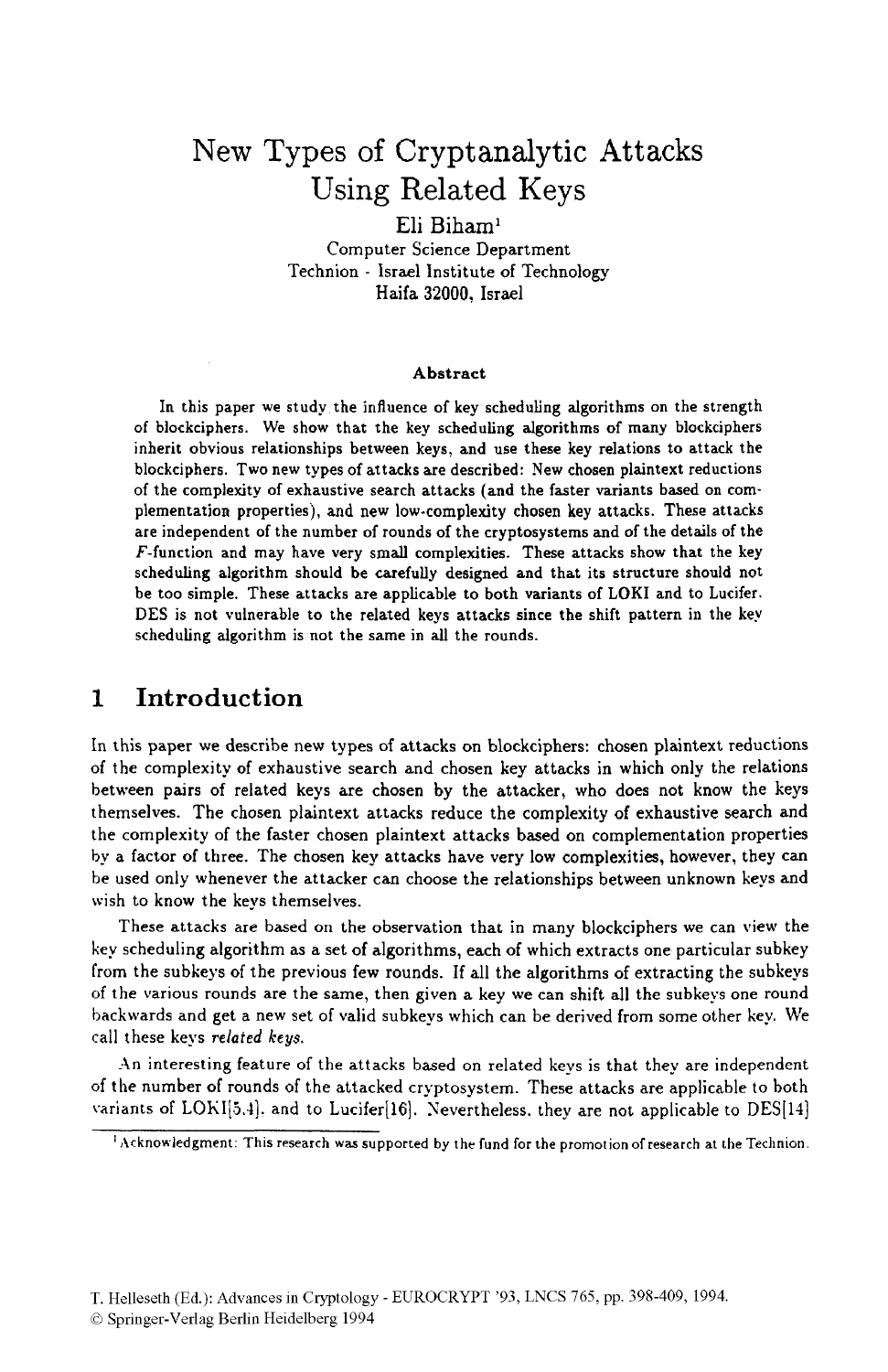due to the observation that the number of shifts of the key registers  $(C \text{ and } D)$  in the key scheduling algorithm is not the same in all the rounds. However. if the shifts by one bit in the key scheduling of DES would be replaced by shifts by two bits. DES would become vulnerable to this kind of attack **as** well.

Another potential application of related keys is to analyze hash functions (either hash functions based on blockciphers or general hash functions). It may be possible in such functions to choose the message in a way that the related keys property suggest an additional message with the same hash value. Currently, we are not aware of a particular such application to hash functions. but designers of hash functions should be careful to design their functions immune to this weakness.

The results of the attacks are **as** follows: The complexity of a chosen plaintext attack on LOKI89 is about 1.5 . **254,** which is almost three times faster than previously reported chosen plaintext attacks. The chosen key chosen plaintext attack takes a few seconds on a personal computer and its complexity is about *P',* and the complexity of the chosen key known plaintext attack is about  $2^{32}$ . The corresponding complexities of the attacks on the newer LOKI91 are 1.375 . **261, 232,** and 248 respectively. The complexity of the chosen key chosen plaintext attack on Lucifer is about  $2^{33}$ . The DES, the IDEA cipher[11,12] and the FEAL cipher<sup>[15,13]</sup> are not vulnerable to these attacks.

Recently, Lars Ramkilde Knudsen found independently[9] the basic concept of the chosen plaintext related keys attacks and applied it to LOKI91. However, his attack (whose complexity is  $1.07 \cdot 2^{62}$ ) is still 50% slower than the corresponding attack we present in this paper.

### **2 Description of LOKISS and LOKI91**

LOKI is a family of blockciphers with two variants: The original LOKI cipher, which was renamed to LOKI89[5], and the newer variant LOKI91[4]. Both variants have a structure similar to  $DES[14]$ , with replaced F function and initial and final permutations and a replaced key scheduling algorithm. The new *F* function **XORs** the right half of the data with the subkey and expands the result to 48 bits, which enter into four 12-bit to 8-bit S boxes. The output of the S boxes is concatenated and permuted to form the output of the  $F$  function. In LOK189 **(see** Figure l), the initial and the final permutations are replaced by transformations which exclusive-or the data with the key. The key scheduling algorithm takes a 64-bit key, declares its left half **as** the value of K1 and its right half **as** the value of K2. Each other subkey Ki (out of K3,...,K16) is defined by rotating the subkey Kj of round  $j = i - 2$  by 12 bits to the left  $(Ki = \text{ROL12}(Kj))$ . Thus, all the subkeys of the odd rounds share the same bits and all the subkeys of the even rounds share the same bits.

LOKI91 (see Figure 2) differs from LOKI89 by the choice of the S boxes, which are chosen to hold better against differential cryptanalysis. The initial and the final permutations are eliminated. The new key scheduling algorithm declares the value of the left half of the key to be  $K1$  and the same value rotated 12 bits to the left is declared to be  $K2$ . The value of the right half of the key is declared to be K3 and the same value rotated 12 bits to the left is declared as **K4.** Each other subkey Ki (out of K5,. . . ,K16) is defined by rotating the subkey  $Kj$  of round  $j = i - 4$  by 25 bits to the left  $(Ki = \text{ROL25}(Kj))$ . Still, the subkeys share bits with a very structured order.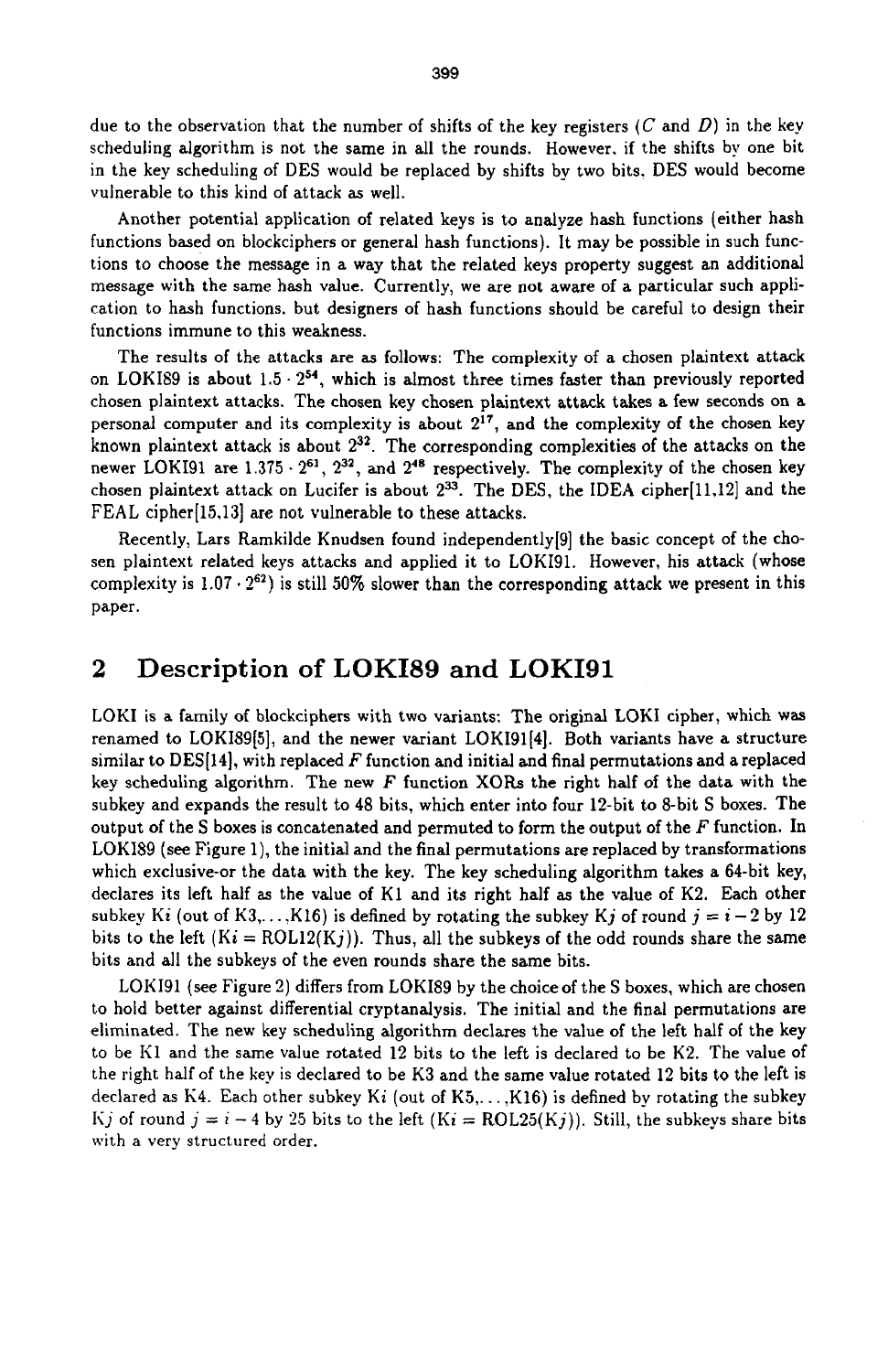



Figure 1. Outline of LOKI89. Figure 2. Outline of LOKI91.

## **3 The Chosen Key Attacks**

In the chosen key attacks, two related keys with certain relationship are used and several plaintexts **are** encrypted under each of them. The attacker knows only the relationship between the **two** keys, but not the keys themselves. He receives the ciphertexts and use them to find both keys. Two kinds of chosen key attacks are studied: **a** chosen key known plaintext attack in which only the relation between the keys is chosen by the attacker, and a chosen key chosen plaintext attack in which the attacker chooses the relation between the **keys** as well **as** the plaintexts to be encrypted. These attacks are independent of the exact number of rounds of the attacked cryptosystem, and even if the number of rounds is enlarged (and especially if doubled), the resulting cryptosystem remains vulnerable to the same attack.

### **3.1 LOKI89**

In LOKIS9, every choice of two subkeys, one from an odd round and one from an even round. have a corresponding 64-bit key. Since all the algorithms of deriving the subkeys from the two preceding subkeys are the same. the position of the rounds in which two **stihkeys** present does not affect the derivation of the following subkeys (nor the preceding ones). If we only fix two subkeys  $K2$  and  $K3$  of a key K, and define a second key K<sup>\*</sup> by choosing  $K1^* = K2$  and

**400**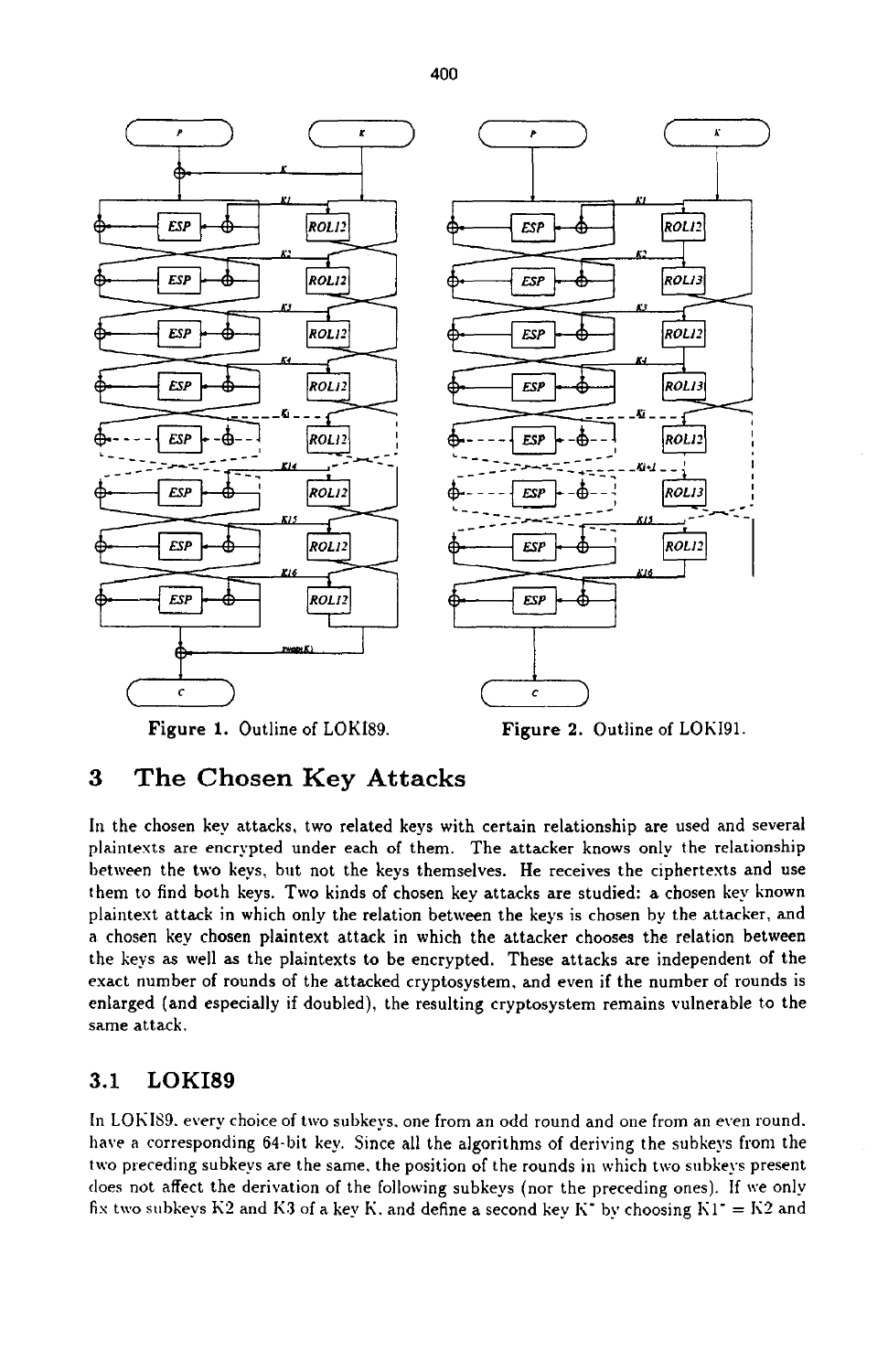

Figure **3.** Relations of subkeys in the key scheduling algorithm of **LOKISS.** 

 $K2^* = K3$ , then the values of the subkeys  $Ki^*$  of the key K<sup> $*$ </sup> are the same as of the following subkeys  $K(i + 1)$  of the key K. In this case,  $K^* = (K2, K3) = (K_R, ROL12(K_L))$ . Therefore, the following property holds for any two such related keys: If the data before the second round in an encryption under the key K equals the data before the first round in an encryption under the key  $K^*$ , then the data and the inputs to the  $F$  functions are the same in both executions with a difference of one round. In this case, if the plaintext  $P$  is encrypted under the key K, then the data before the second round is  $(P_R \oplus K_R, P_L \oplus K_L \oplus F(P_R \oplus K_R, K_L)).$ This data equals the data before the first round in the other encryption under the key K', whose value is  $P^* \oplus K^* = (P_L^* \oplus K_R, P_R^* \oplus \text{ROL12}(K_L))$ , and thus in such a pair

$$
P^* = (P_R, P_L \oplus \mathcal{K}_L \oplus \text{ROL12}(\mathcal{K}_L) \oplus F(P_R \oplus \mathcal{K}_R, \mathcal{K}_L)).
$$
 (1)

We see that the right half of P equals the left half of *P'* and that the relation between the other halves depends on the keys. In such a pair. there is **also** a similar **a** relation between the ciphertexts

$$
C^* = (C_R \oplus K_L \oplus \text{ROL12}(K_L) \oplus F(C_L \oplus K_R, K_L), C_L). \tag{2}
$$

Figures 3 and **4** describes the relations between the subkeys of the two keys and the relations between the values during the two encryptions.

A chosen key chosen plaintext attack based on this property chooses a 32-bit value *PR,*   $2^{16}$  plaintexts  $P_0$ ,..., $P_{65535}$  whose right halves equal  $P_R$  and whose 32-bit left halves are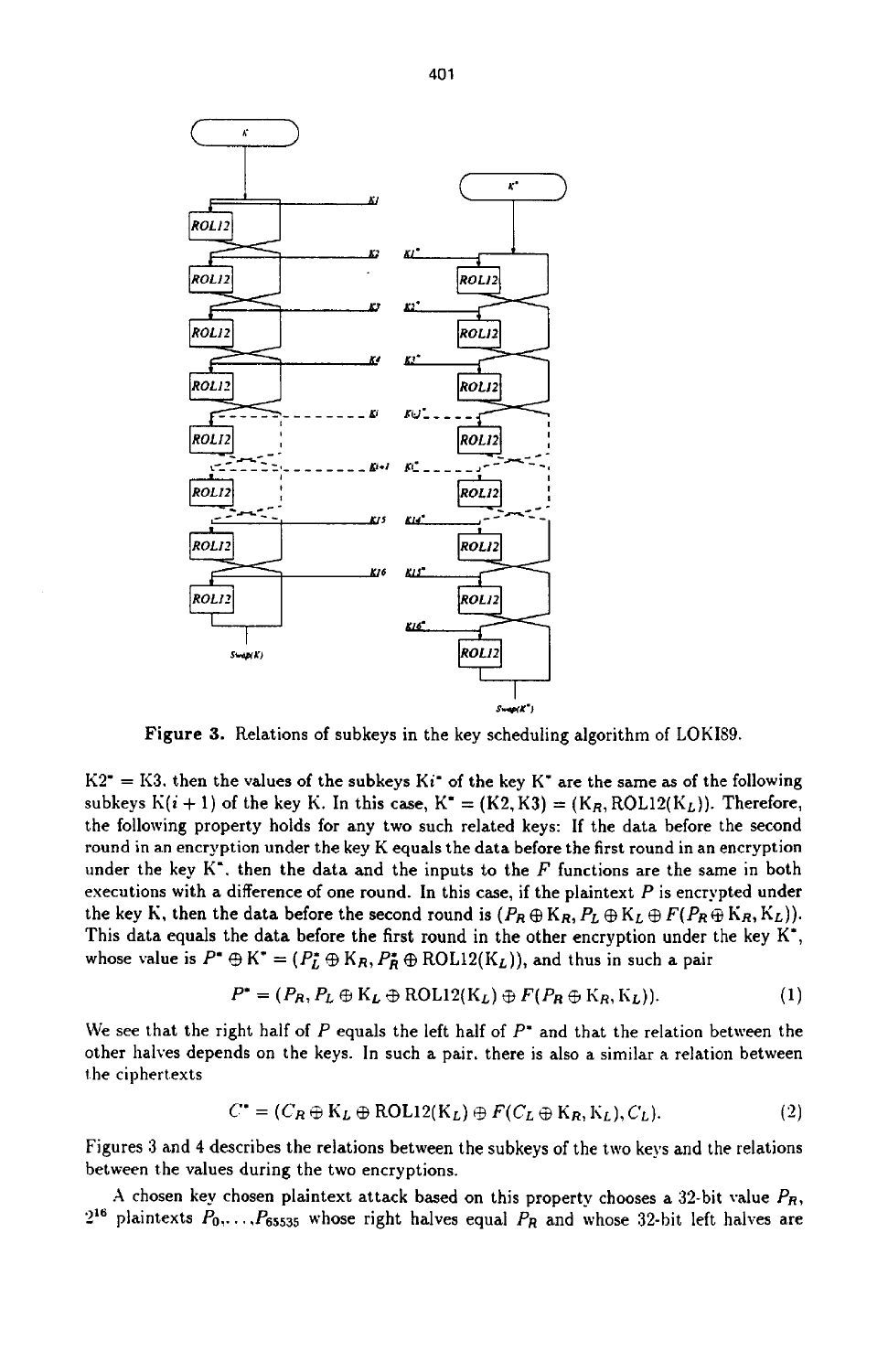

**Figure 4.** Relations during LOKI89 encryption.

randomly chosen, and  $2^{16}$  plaintexts  $P_0^*, \ldots, P_{65535}^*$  whose left halves equal  $P_R$  and whose 32-bit right halves are randomly chosen. Two unknown related keys are used to encrypt these plaintexts on the target machine: a key K is used **to** encrypt the first **2"** plaintexts and the key  $K^* = (K_R, ROL12(K_L))$  is used to encrypt the other  $2^{16}$  plaintexts. In every pair of plaintexts P, and  $P_j^*$  we are guaranteed that  $P_{jL}^* = P_{iR}$  and by the birthday paradox with a high probability there exist two plaintexts  $P_i$  and  $P_j^*$  such that  $P_{jR}^* = P_{iL} \oplus K_L \oplus$  $ROL12(K_L) \oplus F(P_{iR} \oplus K_R, K_L)$ . In such a pair the data is the same in both executions shifted by one round. It is easy to identify this pair, if it exists, by checking whether  $C_R^* = C_L$ . This test has a probability of **2-32** to pass accidentally, and thus only few pairs may pass this test.

**A** pair with this property relates the values of the two plaintexts and of the two ciphertexts to the key by equations **1** and 2. Thus, such a pair reveals the value of

$$
F(P_R \oplus K_R, K_L) \oplus F(C_L \oplus K_R, K_L) = P_R^* \oplus P_L \oplus C_L^* \oplus C_R
$$

in which the only unknown value is  $K_L \oplus K_R$ . Out of the  $2^{32}$  possible values of  $K_L \oplus K_R$ , only **few** values satisfy the equation. Using differential cryptanalytic[l,2) optimization techniques, such **as** difference distribution tables and storing the possible pairs of each of their entries in a special preprocessed table, the identification of the value of  $K_L \oplus K_R$  can be done in few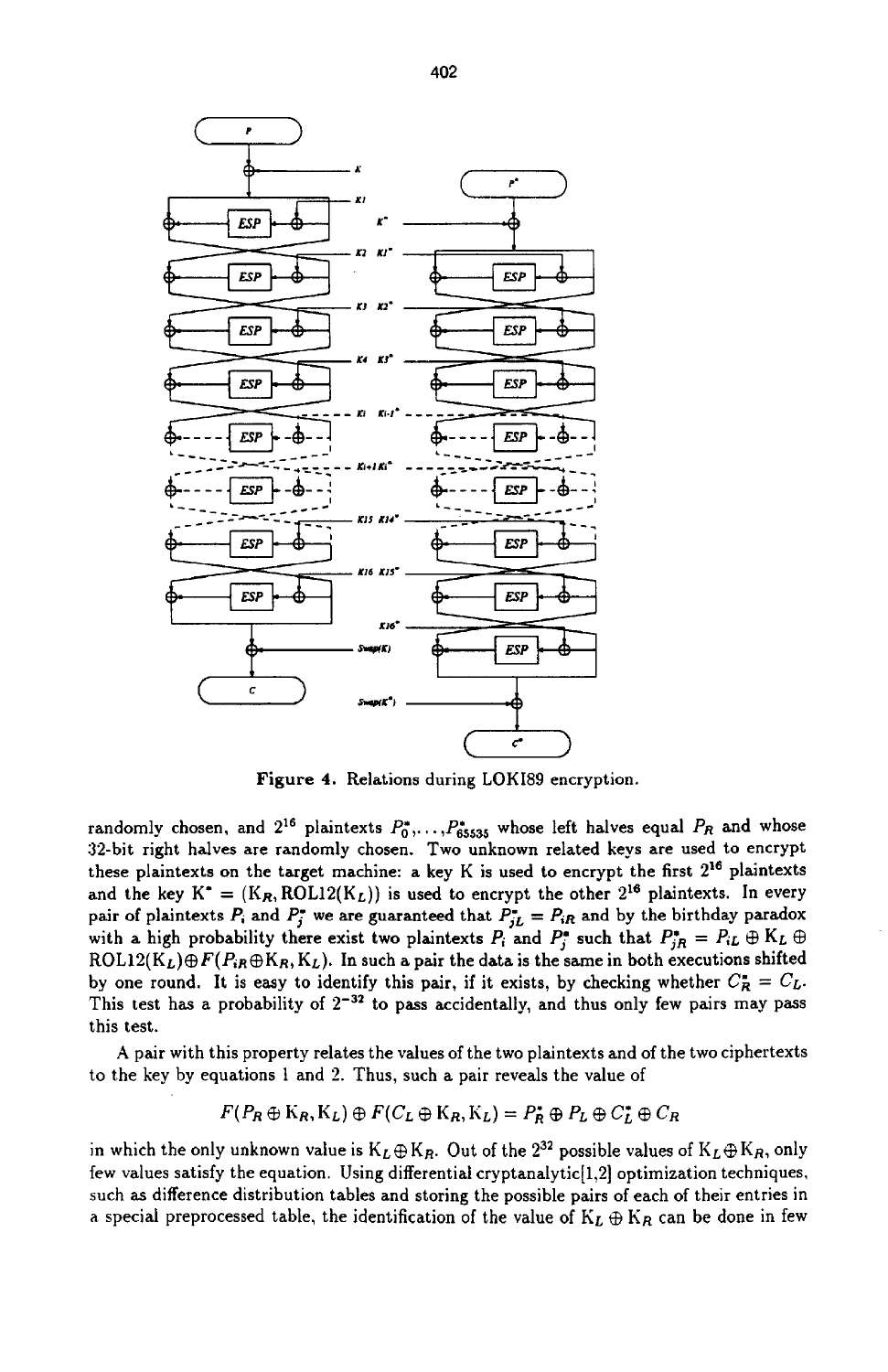operations. After we find  $K_L \oplus K_R$ , it is easy to calculate  $K_L \oplus \text{ROL12}(K_L)$  by equations 1 and **2** and to derive **K** and **K'.** 

**A** similar chosen key known plaintext attack uses **232** known plaintexts *P,* encrypted under an unknown key K, and  $2^{32}$  known plaintexts  $P_i^*$  encrypted under the related key  $K^* = (K_R, \text{ROL12}(K_L))$ . By the birthday paradox there is a high probability to have a pair in which the property holds. It is easy to identify this pair by the 32 common bits of the plaintexts and the 32 common bits of the ciphertexts. This pair may be used to reveal the keys in the same way **as** in the chosen key chosen plaintext attack.

#### **3.2 LOKI91**

The key scheduling algorithm of LOKI91 derives the subkeys of the even rounds in a different way than the subkeys of the odd rounds. In particular, the subkey of an even round *i* is just a rotated value of the subkey of the previous round  $i - 1$ , and it is independent of the value of round  $i + 1$ . Thus, we cannot shift the subkeys and the data by one round in the second execution without changing their values. However, we can shift them by two rounds instead. In this case we define the second set of subkeys to be  $K1^* = K3$ ,  $K2^* = K4$  and so on. The keys themselves are K and  $K^* = (K_R, ROL25(K_L))$ . Since the shift is increased to two rounds. we cannot easily identify the pair we are looking for. Luckily, the two subkeys  $K1$  and  $K2$  share the same 32 bits, and thus given a plaintext  $P$ , we have only to guess 32 bits of the key in order to find the data before the third round, which we define **as** *P'.* 

In the chosen key chosen plaintext attack, the attacker chooses a random plaintext *P.*  For each one of the **232** possible values of K1 and K2, he calculates the data before the third round, and defines these  $2^{32}$  values as  $P_i^*$ . Given the ciphertexts  $C = \text{LOK}191(P, K)$  and  $C_i^* = \text{LOKI91}(P_i^*, K^*)$ , he searches for the plaintext  $P_i^*$  which was defined by the real values of K1 and K2 by verifying the relationships between the ciphertexts. The subkeys **K15'** and K16' share the bits of **K1** and K2, which he has already guessed. Thus, it is easy to find the real values of K1 and K2 by calculating further from C into  $C_i^*$  by each possibility, and only the possibilities which result with the encrypted value of  $C_i^*$  might have the real value. After we find these 32 bits of the keys, it is easy to find the other 32 bits by exhaustive search.

The best choice of a chosen key known plaintext attack uses  $2^{16}$  plaintexts  $P_i$  and  $2^{48}$ plaintexts *P;.* With high probability there is a pair *Pi* and *P;.* for which *P;* equals the data before the third round during the encryption of *Pi.* The attacker can identify the key by guessing the 32 bits of K1 and K2 and verifying which of which is possible in a way similar to the chosen key chosen plaintext attack.

### **4 The Chosen plaintext attacks**

In this section we describe a chosen plaintext attack which reduces the complexity of exhaustive search using related keys. This attack can be combined with the attacks based on complementation properties[7] and its fastest variant is almost three times faster than the corresponding attacks based only on complementation properties. When this attack is used against 64-bit blockciphers, it requires about  $2^{32}-2^{37}$  chosen plaintexts, whose corresponding ciphertexts are to be stored in random access memory during the analysis.

The idea is similar to the attack based on the complementation property of  $DES[7]$ . The complementation property of **DES** suggests that whenever a plaintext P is encrypted under a key K into a ciphertext  $C = DES(P, K)$ , then the complement of P is encrypted by the complement of K into the complement of  $C\colon \tilde{C} = \text{DES}(\bar{P}, \bar{\text{K}})$ . The attack chooses a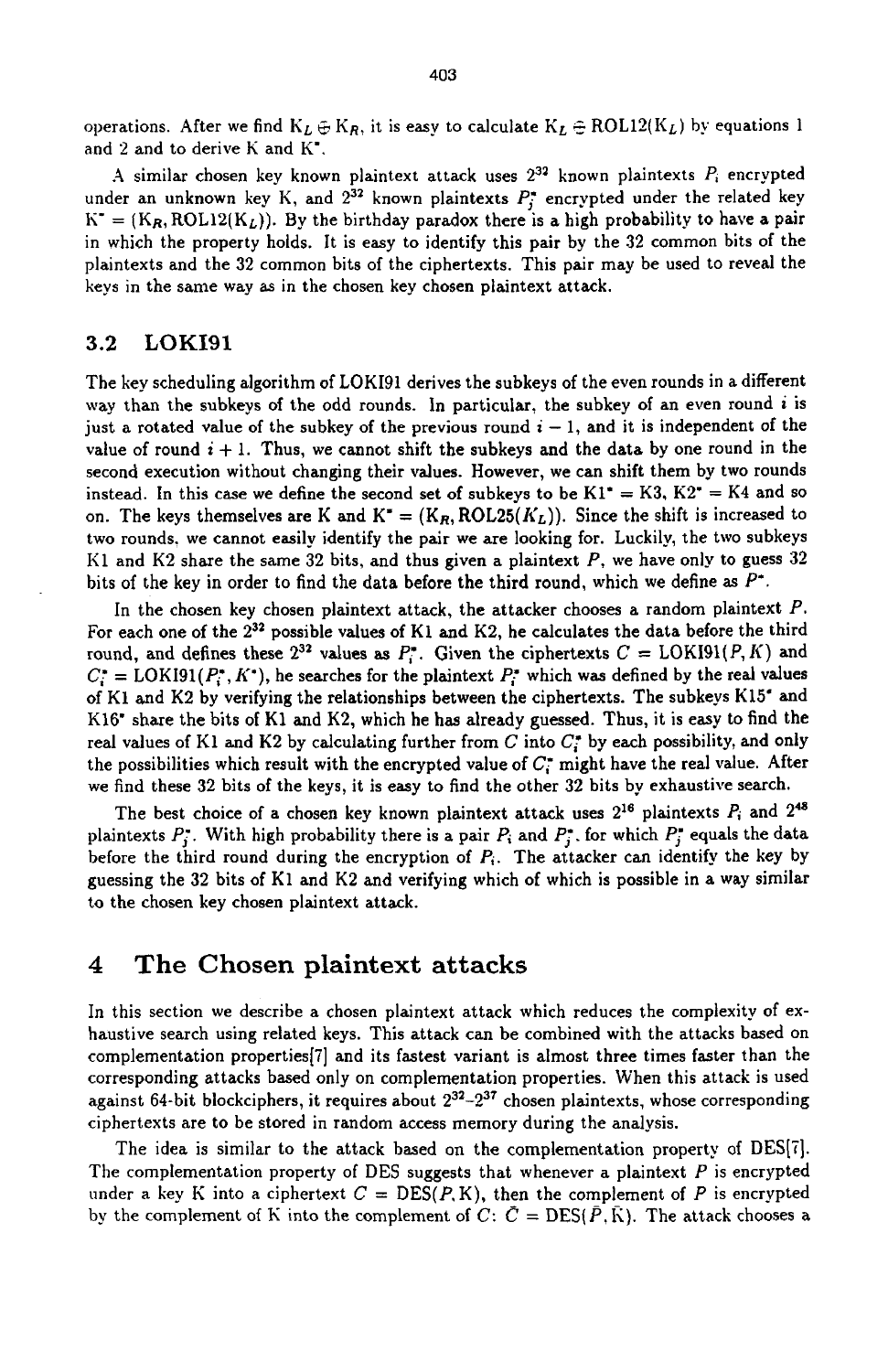|       | Cycle Size Number of Cycles | Number of Elements in the Cycles |
|-------|-----------------------------|----------------------------------|
|       | 16                          | 16                               |
| 2     | 120                         | 240                              |
|       | 16,320                      | 65,280                           |
|       | 33,546,240                  | 268,369,920                      |
| Total | 33,562,696                  | 268,435,456                      |
|       | $268, 435, 456 = 2^{28}$    |                                  |

Table 1. Cycles of half-keys for LOK189.

complementary pair of plaintexts  $P_1$  and  $P_2 = \overline{P_1}$ . Given their ciphertexts  $C_1 = \text{DES}(P_1, \text{K})$ and  $C_2 = \text{DES}(P_2, K)$  under the same key K, the attacker searches for the key K by trying all the keys K' whose most significant bits are zero (i.e., half of the key space). For each such key, he encrypts  $P_1$  into C' by  $C' = \text{DES}(P_1, K')$ . If  $C' = C_1$ , it is very likely that  $K = K'$ . In addition, the attacker can predict the ciphertext of  $P_1$  under the key  $\bar{K}'$  to be  $\bar{C}_2$  without an additional encryption. If  $C' = \bar{C}_2$ , it is very likely that  $K = \bar{K}'$ , since due to the complementation property  $\bar{C}_2 = \text{DES}(P_1, \bar{K})$ . Otherwise, neither K' nor  $\bar{K}'$  can be the key **K.** This attack can be carried out even under a known plaintext attack[l], given about **2%** known plaintexts, since it is very likely that two complementary plaintexts exist within **233** random plaintexts due to the birthday paradox.

LOKI89 has several complementation properties[3,1,4,10,8]. A key complementation property causes any key to have **15** equivalent keys which encrypt any plaintext to the **same** ciphertext. These **15** keys are the original key XORed with the 15 possible 64-bit hexadecimal numbers whose digits are identical. Encryption with these keys results with the same inputs to the  $F$  functions in all the 16 executions. Therefore, most of the keys are redundant and a known plaintext attack can be carried out with a complexity of **260** rather than  $2^{64}$ .

Another complementation property of LOKI89 is due to the observation that XORing the key with an hexadecimal value *gggggggghhhhhhhh,* and XORing the plaintext by *iiiiiiiiiiiiiiii,* where **g E** *{Or,.* . . , *Fr}, h* **E {O,,.** . . , *F')* and *i* = **<sup>g</sup>**@ *h* results in XORing the ciphertext by *iiiiiiiiiiiiiii<sub>x</sub>*. This property can be used to reduce the complexity of a chosen plaintext attack by a further factor of 16 to *P6.* 

The attack we present in this section can predict the values of additional ciphertexts generated from additional plaintexts under related keys. Let  $P$  be any plaintext, K be any key and C be the ciphertext  $C = \text{LOKI89}(P, K)$ . Let  $K^* = (K_R, \text{ROL12}(K_L))$  and let  $P^*$  be the plaintext whose data before the first round of the encryption under **K'** is the same **as** the data before the second round during the original encryption of  $P$  under K. Then, the first 15 rounds of the encryption  $C^* = \text{LOKI89}(P^*, K^*)$  have exactly the same data and subkeys **as** the last **15** rounds of the original encryption of *P,* and the right half of *C'* equals the left half of *C* (i.e.,  $C_R = C_L$ ).

For each key, there is one equivalent key whose four most significant bits are zero, and one complement key whose four most significant bits of its both halves are zero. In the following definition, the *ned* operation rotates an half-key by 12 bits **(as** is done in the key scheduling algorithm every round) and finds the supposed equivalent value of the result.

**Definition** 1 The nest operation takes **a** 32-bit value, rotates it, 12 bits to the left (ROL12) and **XORs** it with an 32-bit hexadecimal number whose all digits are equal. such that the four most significant bits of the result are zero.

Table 1 shows the cycle size. number of cycles and the total number of elements in the cycles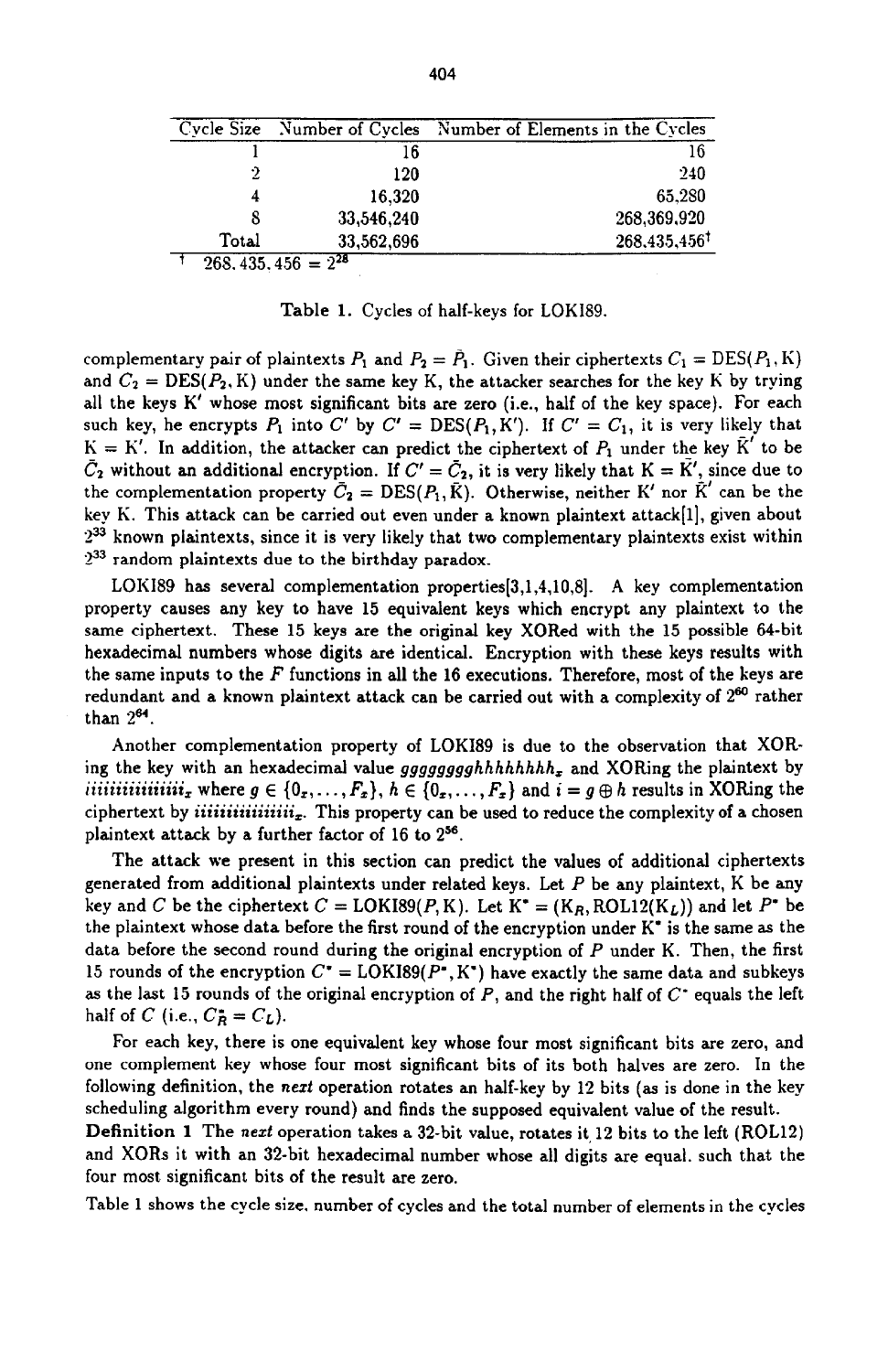generated by the next operation. We see that almost all the cycles have the maximal size eight.

In our attack we use the observation that the shift of one round of the data and the subkeys can be done in both the backward and forward directions. Therefore. each trial key can predict ciphertexts under three related keys, and thus the attack requires to try about a third of the number of keys required by the attack based on the complementation properties. Usually it is not possible to find a subset of the keys which satisfy the related keys conditions and contain exactly a third of all the keys. The best choice for LOKI89 is to try  $3/8$  of the keys. We preprocess a list of half-keys  $\{L_i\}$ , with the properties: (1) The four most significant bits of all the values in the list are zero, and (2) The list contains exactly one value from each cycle of the next operation. This list contains about **2"** half-keys. The list can either be stored in memory using about  $4 \cdot 2^{25} = 2^{27}$  bytes, or stored as a bitmap using  $2^{28}/8 = 2^{25}$  bytes<sup>2</sup>.

The attack requires **237** chosen plaintexts whose ciphertexts are stored in **a** random access memory (whose size is  $2^{40}$  bytes). The attack is as follows:

- 1. Choose any plaintext  $P_0$ , and calculate the 15 plaintexts  $P_i$ ,  $i \in \{1_x, ..., F_x\}$ , by  $P_i = P_0 \oplus iiiiiiiiiiiiiiiiiiii\ldots$
- 2. For each plaintext  $P_i$ , choose the additional  $2^{32}$  plaintexts  $P_{i,k} = (P_{iR}, P_{iL} \oplus k)$  whose left halves are the right half of *Pi* and whose right halves receive all the possible values by XORing all the possible 32-bit values *k* to the left half of *P,.*
- 3. For each plaintext  $P_i$ , choose the additional  $2^{32}$  plaintexts  $P_{i,k}^* = (P_{iR} \oplus k, P_{iL})$  whose right halves are the left half of  $P_i$  and whose left halves receive all the possible values by XORing all the possible 32-bit values *k* to the right half of **Pi.**
- **4.** Given the ciphertexts  $\{C_i\}$ ,  $\{C_{i,k}\}$ ,  $\{C_{i,k}^*\}$ , try for each pair of half-keys  $(L_i, L_j)$  all the 24 keys K' of the form  $K' = (RORM(L_i), ROLn(L_i)),$  where m is a multiple of four and *n* is either  $n = m$ ,  $n = m + 4$ , or  $n = m + 8$ . Figure 5 shows the choice of such **24** trial keys, which are denoted by t. All the keys are covered by the trial keys. The trial keys K' are covered by themselves. The other keys are covered by the key relation property by trial keys created from  $(L_i, L_i)$ . These keys are surrounded together with the swapped value of their trial keys. Examples of four such triples are **marked** in gray. The keys denoted by \* are covered by two trial keys. The figure should be interpreted cyclically through its edges. This is the best coverage possible for LOKISS.
- 5. Encrypt the plaintext  $P_0$  under each trial key K' into  $C' = \text{LOKIS9}(P_0, K')$ .
- 6. If C' equals one of the values  $C_i \oplus$  *iiiiiiiiiiiiiii*<sub>i</sub>, the original key is likely to be either I< = I<' *8 OOOOOOOOiiiiiiii,* or any one of its **15** equivalent keys.
- *i.* Fix *k* to be the output **of** the *F* function in the first round of the encryption of *Po*  under the key K'. If  $C'_{L}$  equals one of the 16 values  $C_{i,kR} \oplus iiiiiiii_{k}$ , continue encryption of *PO* with a seventeenth round (just calculate one additional round from **C'** using the subkey **K17'** which can be easily derived from the key **K'),** and if the result C" equals  $C_{i,k} \oplus iiiiiiiiiiiiiii_{x}$ , then the original key is likely to be  $K = (K_R', ROL12(K_L') \oplus iiiiiiii_{x})$ or any one of its **15** equivalent keys.
- **Y.** Calculate one additional round backwards from *PO* using the subkey **KO'** which **can** be easily derived from the key K', and fix *k* to be the output of the F function in this round. If the data after the fifteenth round during the encryption of **Po** under the key

**<sup>&#</sup>x27;We have also devised an additional algorithm which chooses the trial keys on the fly and does not** require **a list** of **potential half-keys. However, due to technical details. the efficiency** of **the attack is reduced. Since t.he memory space required by the attack is much larger than the list of potential half-keys. this list does not affect** the **space** cornplexiry of **the** attack.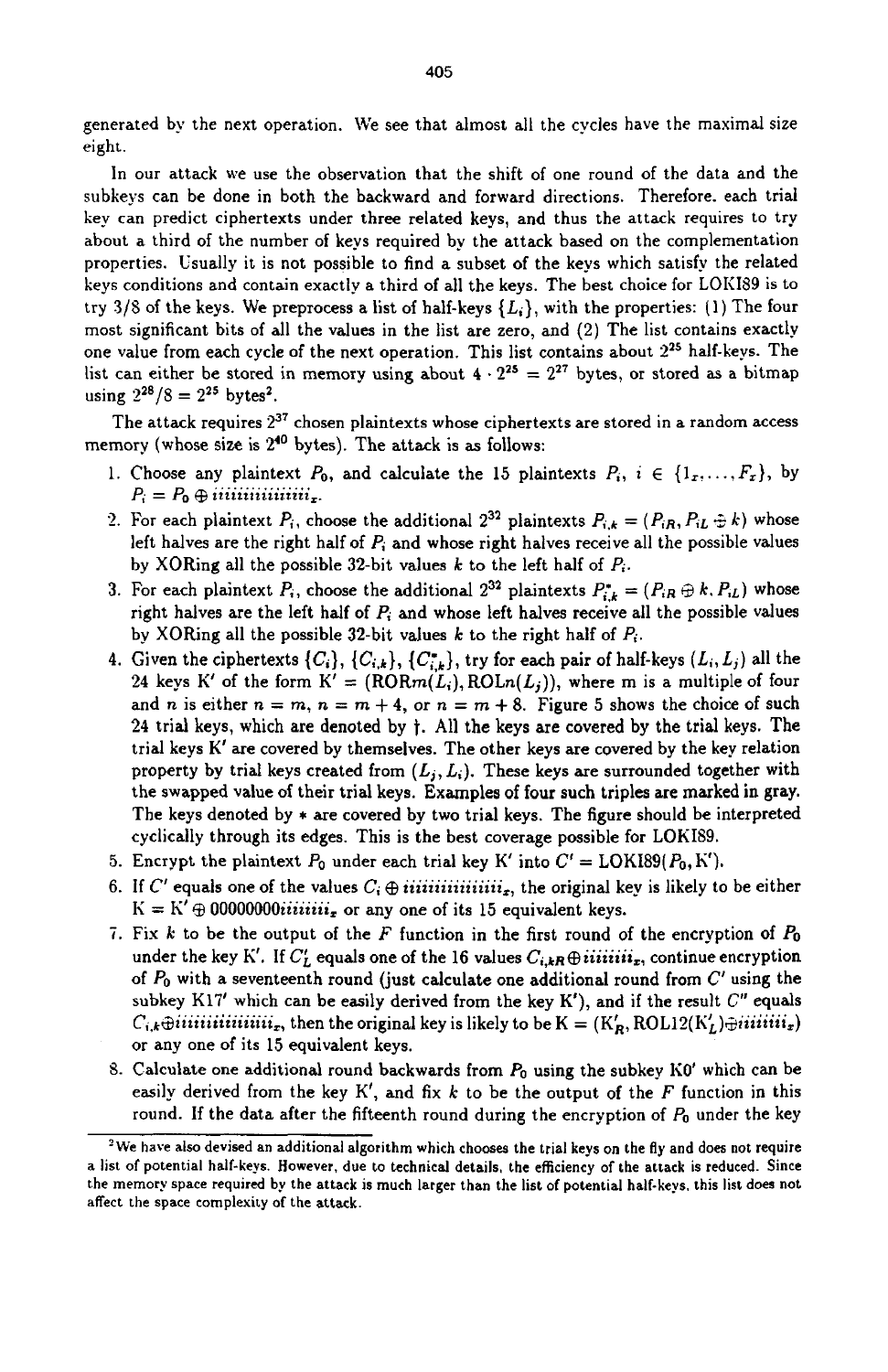

Figure *5.* The choice of the trial keys.

**K'** equals one of the 16 values  $C_{i,k} \oplus \{i\}$  *iiiiiiiiiiiiiii*<sub>i</sub> (for some *i*), the original key is likely to be  $K = (ROR12(K_R), K_L \oplus iiiiiiii)$  or any one of its 15 equivalent keys<sup>3</sup>.

The encryption key K must be recognized by either step 6, step 7. or step 8. Since the comparisons in steps 6, *i* and S are much faster than a trial encryption. the complexity **of**  the attack is the total complexity of step **5.** If the number of elements in each cycle would have been divisible by three, the complexity of the attack would decrease relatively to the attack based on complementation properties by a factor of **1/3.** In the case of LOKIS9 this factor is only 3/8, and the complexity of the attack is  $(3/8) \cdot (2^{28})^2 = 1.5 \cdot 2^{54}$  trial encryptions'.

The application of this attack to LOKI91 is similar. The main two differences are: (1) The plaintexts are chosen with respect to changes in the half of the key which affects the first two rounds, rather than changing the plaintext's halves directly. (2) The trial keys generated in step **4** of the attack cover only half of the keys, since there is only one complementation property. Thus, we use twice **as** many trial keys, namely the original trial keys and the same trial keys whose right halves are complemented. The complexity of this attack on LOKI91 is  $1.375 \cdot 2^{61}$ , which is about 5.8 times faster than exhaustive search.

**jThis part of the algorithm requires the calculation of one additional round** for **any trial key li', which slows the attack by a factor of 17/16. In parallel hardware implementations. this behavior can be solved**  easily. In software, it can also be solved by using large hash tables and checking the existence of ciphertexts **before the calculation of the additional round.** 

**<sup>&#</sup>x27;If we choose carefully the order of trying rhe trial keys. we can reduce the average case complexity slightly from 1.5. z5' hy about 8%).**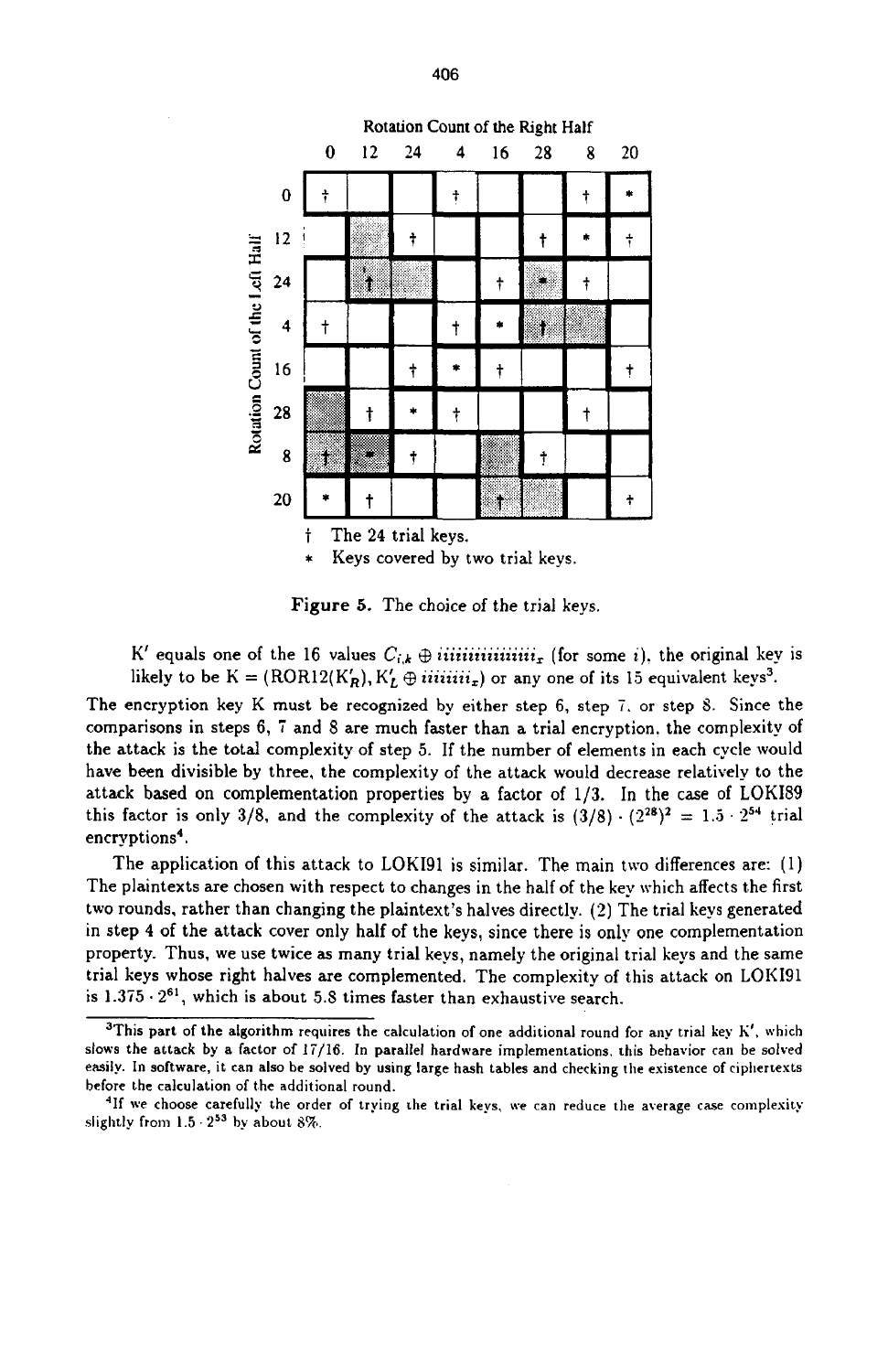| Round                                                |  |  |  |  |  |  | $1\quad 2\quad 3\quad 4\quad 5\quad 6\quad 7\quad 8\quad 9\quad 10\quad 11\quad 12\quad 13\quad 14\quad 15\quad 16$ |  |
|------------------------------------------------------|--|--|--|--|--|--|---------------------------------------------------------------------------------------------------------------------|--|
| - Shifts                                             |  |  |  |  |  |  | 1 1 2 2 2 2 2 2 1 2 2 2 2 2 2 1                                                                                     |  |
| Modified variant 2 2 2 2 2 2 2 2 2 2 2 2 2 2 2 2 2 2 |  |  |  |  |  |  |                                                                                                                     |  |

Table **2.** The numbers of shifts in the key scheduling algorithm of DES. and a modified variant vulnerable to the related keys attacks.

# **5 Application to Lucifer**

In Lucifer<sup>[16]</sup>, the subkeys are derived by shifting the key by a fixed number of bits every round and selecting specific hits **as** the subkeys. and thus the derivation algorithm of the subkeys from the previous subkeys is the same in all the rounds. Therefore. chosen key attacks similar to the attacks on LOKISS are applicable, but since the blocksize and the size of the key are 128 bits. the complexities become **233** for the chosen key chosen plaintext attack and 2<sup>65</sup> for the chosen key known plaintext attack. Lucifer has no complementation properties, and thus the complexity of the chosen plaintext attack is  $1.5 \cdot 2^{126}$ .

# **6 DES**

 $DES[14]$  is not vulnerable to the related keys attacks since the number of shifts in the key scheduling algorithm is not the same in all the rounds. While usually the key registers are shifted by two bits after each round. they are shifted only by one bit after the **first.** the ninth and the fifteenth rounds. However. if we modify this shift pattern to shift the key registers by the same number of bits in all the rounds (either one or two or any other number including seven which was suggested in *[6]),* the resultant cryptosystem becomes vulnerable to the related keys attacks. Table **2** describes the numbers of shifts before each round in the key scheduling algorithm of DES and a variant with modified shift numbers which is vulnerable to the related keys attacks.

# **7 Summary**

In this paper we described new cryptanalytic attacks which are applicable to the **LOkI**  family of blockciphers and to Lucifer. These new attacks are based on the structure of the key scheduling algorithms. These attacks are independent of the number of the rounds **of**  the cipher. The same attacks could be applicable to DES if only minor changes would be made to the shift pattern of its key scheduling algorithm, and thus these attacks show how so small points in the design of a cipher can contribute to its strength. The results of the related keys attacks are summarized in table **3.** 

# **References**

- [l] Eli Biham. Adi Shamir. *Dtflcrenttal Cryplnnnlyszs o/ Ihr Data Encrypfiori Standard.*  Springer-Verlag, 1993.
- *['L]* Eli Biham. hdi Shamir. *Diflerential Cryptanalysis of DES-like Cryptosystcrns.* Journal of Cryptology. *\bl.* 4. *so.* 1. pp **3-72.** 1991.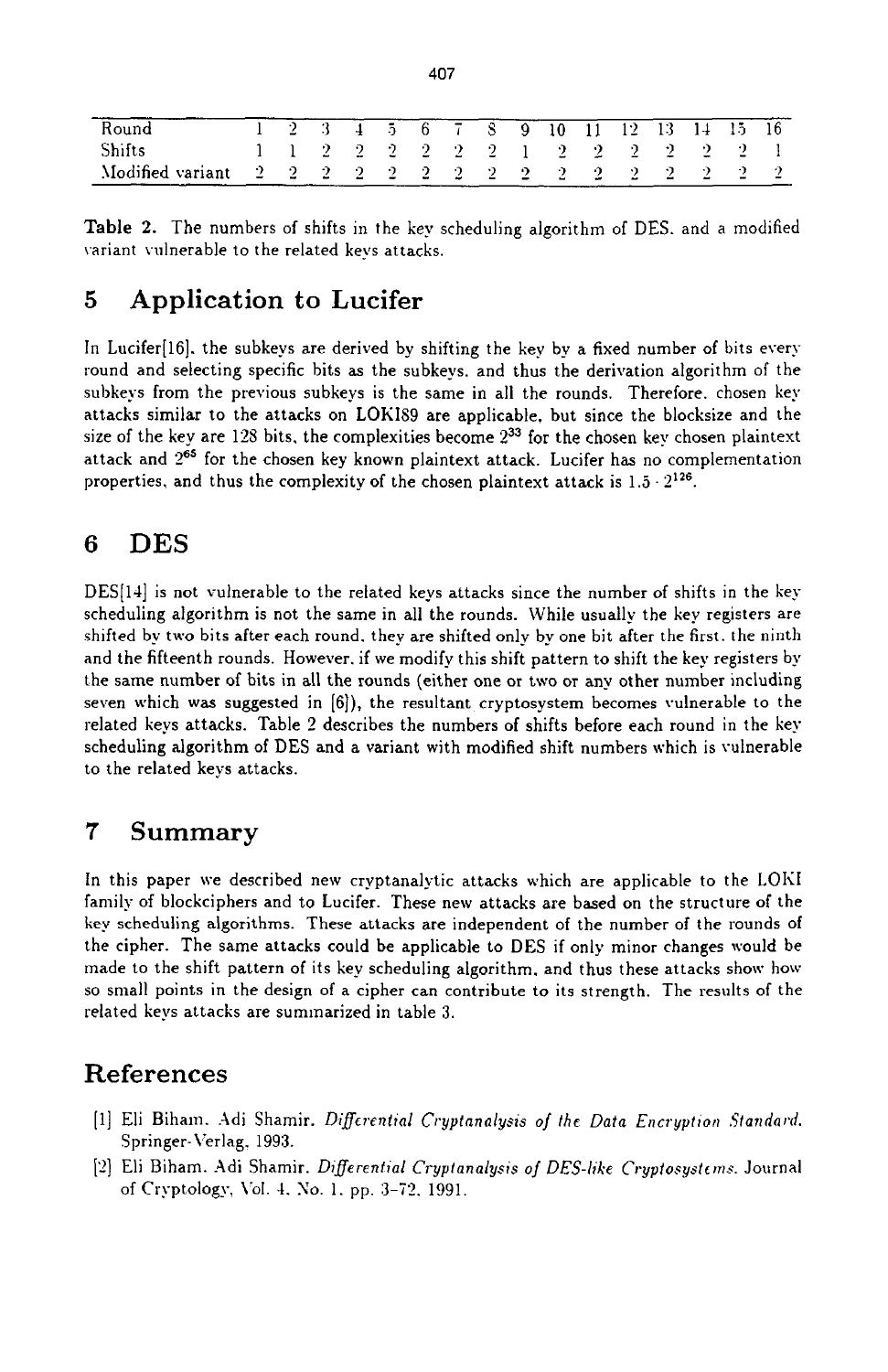|                                                                                      | LOKI89                    | LOKI91                         | Lucifer                     | Modified DES*                 |
|--------------------------------------------------------------------------------------|---------------------------|--------------------------------|-----------------------------|-------------------------------|
| Chosen Plaintext: Related Kevs<br>Complexity of Attack<br>Chosen Plaintexts Required | $1.5 \cdot 2^{54}$<br>237 | $1.375 \cdot 2^{61}$<br>$-234$ | $1.5 \cdot 2^{126}$<br>-765 | $1.43 \cdot 2^{53}$<br>$-234$ |
| Chosen Kev                                                                           |                           |                                |                             |                               |
| Chosen Plaintexts                                                                    | $2^{17}$                  | -932                           | -33                         | -917                          |
| Known Plaintexts                                                                     | 233                       | -748                           | -965                        | 233                           |
| Previously known attacks                                                             |                           |                                |                             |                               |
| Differential Cryptanalysis                                                           |                           |                                |                             | 247                           |
| Complementation Properties <sup>t</sup>                                              | 956                       | 963                            |                             | -955                          |
| Exhaustive Search <sup>:</sup>                                                       | 260                       | 264                            | 128م                        | -956                          |

- The shift pattern of the key registers in the key scheduling algorithm **is** modified

to have the same number of shifts in **all** the rounds (see Table 2).

<sup>†</sup> Either two chosen plaintexts required, or  $2^{33}$  known plaintexts. For LOK189.

16 chosen plaintexts are required to achieve this complexity.

One known plaintext required.

Table 3. Results of the related keys attacks.

- **[:I]** Eli Biham. Xdi Shamir, *Differential Cryptanalysis of Snefru, Khafre. REDOC-II. LOKI and Lucifer (eztended abstract),* Lecture Notes in Computer Science. Advances in Cryptology. proceedings of CRYPTO'91, pp. 156-171, 1991.
- **[A]** Lawrence Brown, Matthew **Kwan,** Josef Pieprzyk, Jennifer Seberry. *Improving Resistance to Differential Cryptanalysis and the Redesign of LOA'I?* Lecture Notes in Computer Science. Advances in Cryptology, proceedings of ASIACRYPT'91, to appear.
- **[5]** Lawrence Brown, Josef Pieprzyk, Jennifer Seberry, *LOKI*  **A** *Cryptographic Primitive*  for Authentication and Secrecy Applications, Lecture Notes in Computer Science, Advances in Cryptology, proceedings of AUSCRYPT'90, pp. 229-236, 1990.
- **IS]** Lawrence Brown. Jennifer Seberry, *Key Scheduling in DES Type Cryptosystcms.* Lecture Notes in Computer Science, Advances in Cryptology, proceedings of AUSCRYPT'90, pp. 221-22s. 1990.
- *[TI* **11.** E. Hellman. R. Xlerkle, R. Schroppel. L. Washington, W. Diffie. S. Pohlig and P. Schweitzer. *Results oj an Initial Attempt to Cryptanalyze the XBS Data Encryption Standard,* Stanford university, September 1976.
- [d] Lars Ramkilde Knudsen, *Crypanalysis oj LOKl,* Lecture Kotes in Computer Science, Advances in Cryptology, proceedings of ASIACRYPT'91, to appear.
- [9] Lars Ramkilde Knudsen, *Crypanalysis of LOKI91*, Lecture Notes in Computer Science, Advances in Cryptology, proceedings of AUSCRYPT'92, **to** appear.
- [lo] Slatthew Kwan. Josef Pieprzyk, ;I *General Purpose Technique* **for** *Locating Icey Scheduling Weakness in DES-Like Cryptosysterns,* Lecture Notes in Computer Science. Advances in Cryptology, proceedings of ASIACRYPT'91, to appear.
- 1111 Xuejia Lai. James L. Massey, Sean Murphy, *Markov Ciphers nnd Diflerential C'qptanalysis.* Lecture Notes in Computer Science, Advances in Cryptology, proceedings of ECROCRYPT'91. pp. 17-35, 1991.
- [I?] Xuejia Lai. *On fhe Design and Security of* Block *Ciphers,* Ph.D. thesis. Swiss Federal Institue of Technology. Zurich. 1992.